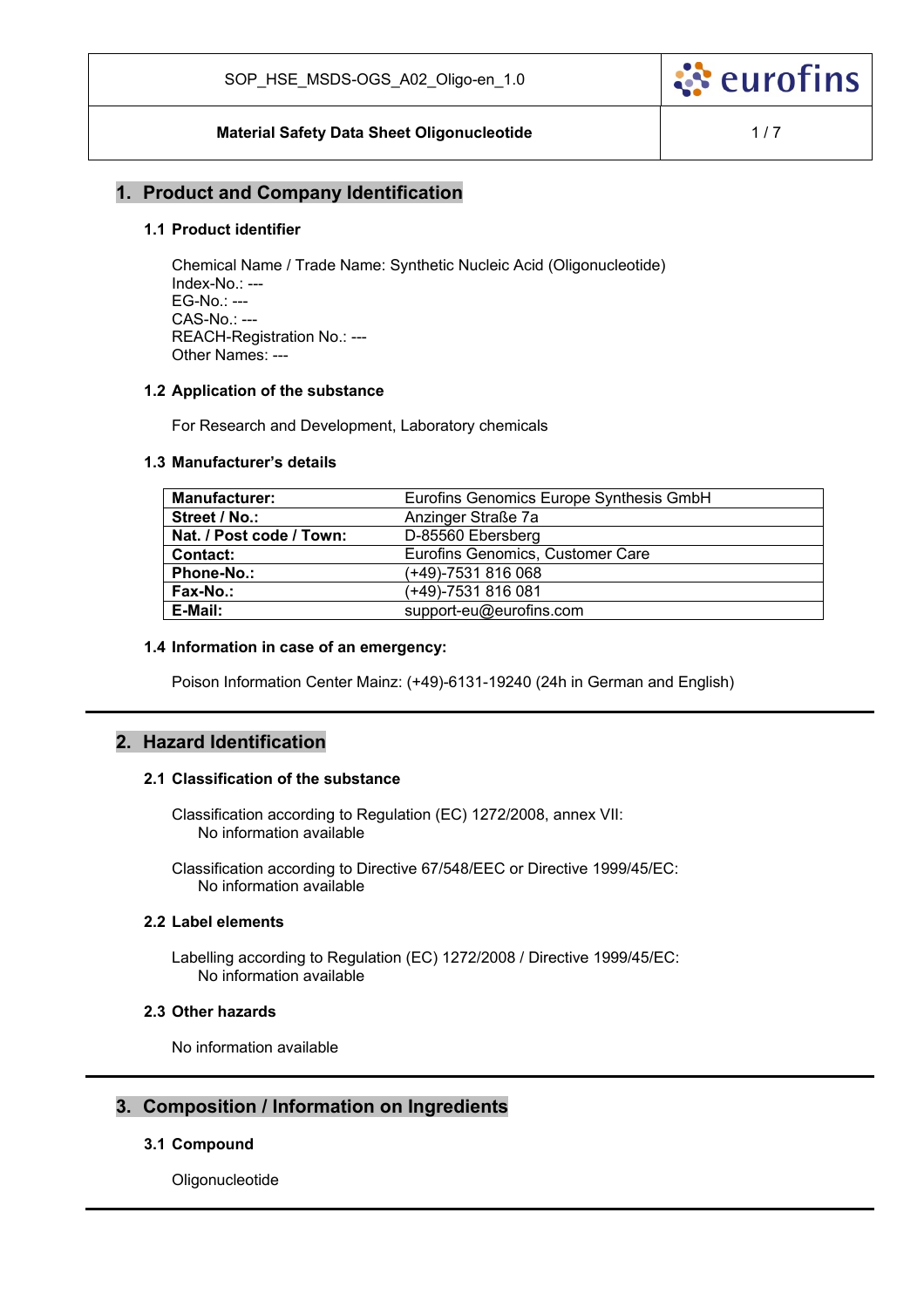

#### **Material Safety Data Sheet Oligonucleotide 1988** 2/7

### **4. First-Aid Measures**

#### **4.1 Description of the First-Aid Measures**

General advices

If health disorders occur, seek medical attention

Inhalation

Get fresh air supply immediately. If irritations present, seek medical attention

Skin Contact

Wash with soap and water. If irritations present, seek medical attention

Eye Contact

Rinse opened eye for several minutes under running water and seek medical attention. Immediately remove contact lenses, if any, and rinse eyes under running water for several minutes with eyelid open and seek medical attention.

**Ingestion** 

Flush mouth area with water and seek medical attention

**Injection** Seek medical attention

#### **4.2 Most important symptoms and effects, both acute and delayed**

No information available

#### **4.3 Recommendations to physicians**

For coordination of the treatment ask the Poison Information Center Mainz (see 1.4) No specific antidote known. Treat symptomatically and supportively.

### **5. Fire-Fighting Measures**

#### **5.1 Fire extinguishing agents**

CO2- or Powder Spray, alcohol resistant foam

#### **5.2 Special hazards in case of fire**

Do not inhale explosion or combustion gases, aerosols or powder

#### **5.3 Advice for firefighting**

Avoidance of contamination of the surfaced or ground water, sewage system or soil by firefighting water

### **6. Accidental Release Measures**

#### **6.1 Personal precautions, protective equipment and emergency procedures**

Ensure adequate ventilation, avoid dust formation, use personal protective equipment

#### **6.2 Environmental precautions**

Should not be released into the environment or sewage system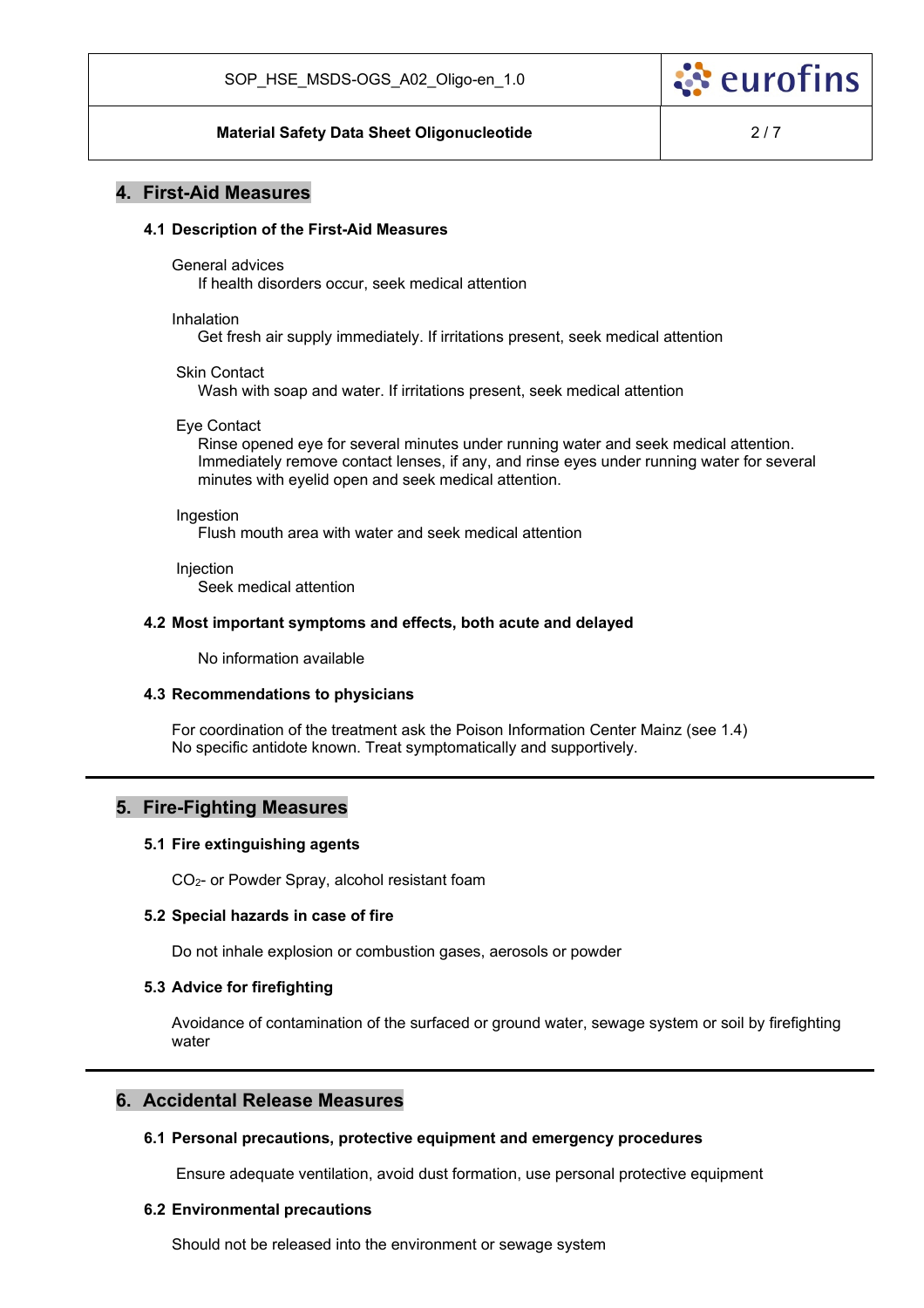

### **Material Safety Data Sheet Oligonucleotide 1996** 1997

#### **6.3 Methods for containment and cleaning up**

Larger amounts should be absorbed with liquid-binding material (Sand, diatomite, universal binders, acid binders, sawdust) Disposals of the waste should be in closed bins

# **7. Handling and Storage**

#### **7.1 Handling**

#### **Handle the product according to good laboratory, industrial, safety, and hygiene practice**

Precautions for safety handling Use personal protective equipment (Lab coat, gloves and safety glasses) Eating, drinking and smoking is forbidden in relevant areas

Measures for fire- and explosion protection Standard measures for fire protection

Measures for avoidance of dust formation or aerosols Ensure adequate ventilation Use fume hood while handling with large amounts

Measures for protection of the environment Should not be released into the environment or sewage system

General hygiene measures Use personal protective equipment

#### **7.2 Conditions for safe storage, including any incompatibilities storage**

Requirements for storage conditions

Keep container tightly closed in a cool, dry place ( $\leq 8$  °C). Shelf life:

- for lyophilized / dried samples  $\leq 8$  °C 6 months
- -for lyophilized / dried samples ≤ -20 °C 12 months
- for dissolved samples  $\leq 8$  °C 2 months
- for dissolved samples ≤ -20 °C 12 months

Warranty of up to one year can only be guaranteed for samples that are properly stored.

Requirements for storage rooms and containers

No special requirements Do not store with foods, medicine or feeding stuff

Storage classification

No information available

### **7.3 Specific end use**

No information available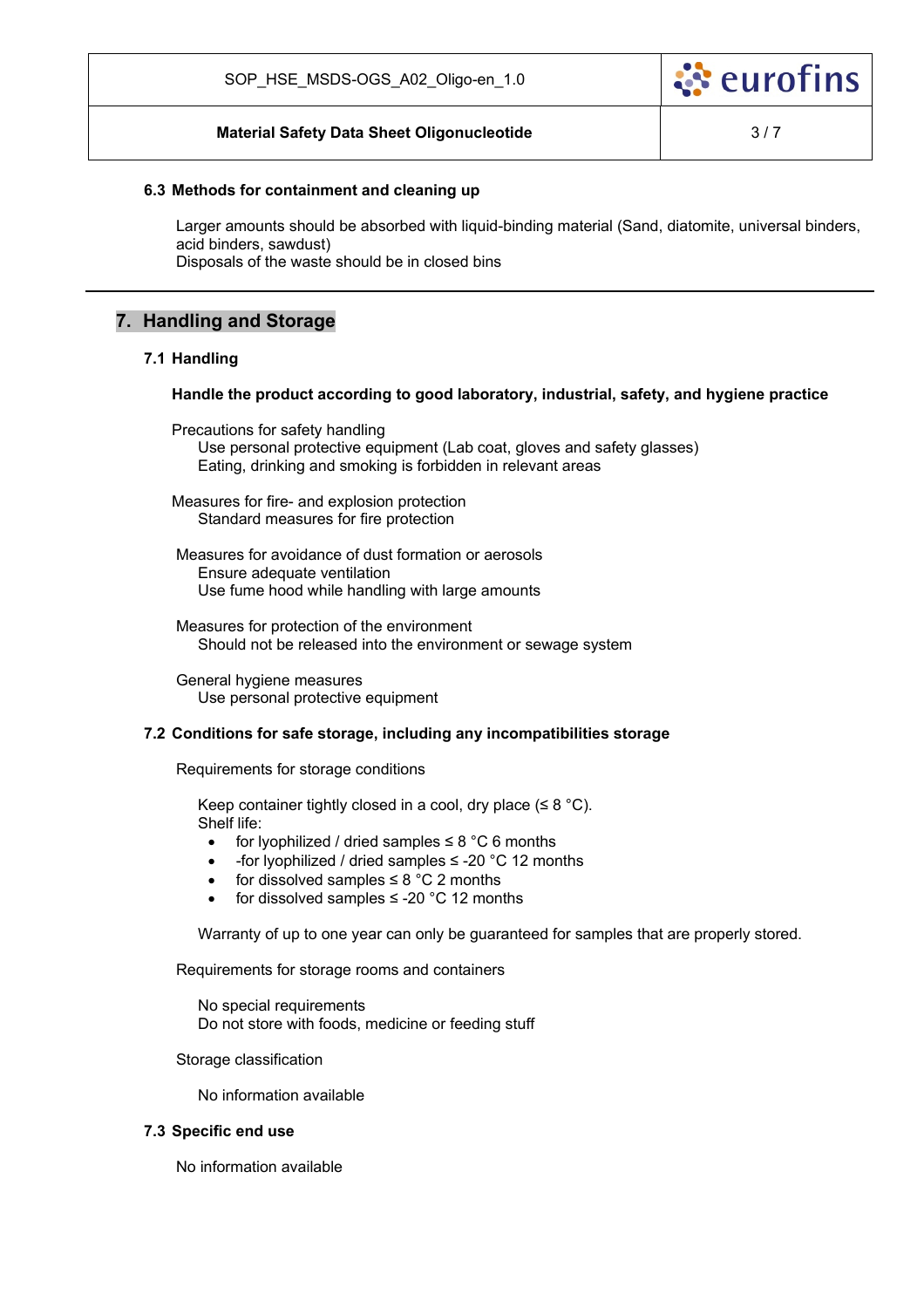

### **8. Exposure Controls / Personal Protection**

#### **8.1 Controlled parameters**

Does not contain substances with occupational exposure limits

#### **8.2 Exposure controls**

General protective and hygienic measures

Eye / face protection Wear appropriate protective eye glasses (proofed by EN 166)

Skin / body protection Commercially available protective gloves (tested according to EN 374) Glove material: Nitrile rubber (NBR) material thickness: 0,11 mm Breakthrough time: > 480 min (Level 6) wear lab coats

Respiratory protection In case of high dust formation wear dust mask

Protection against heat / cold Not applicable

# **9. Physical and Chemical Properties**

#### **9.1 Information on basic physical and chemical properties**

| <b>Physical State</b>          | Solid, dissolved in water or water based buffers |
|--------------------------------|--------------------------------------------------|
| Appearance                     | Various                                          |
| Odor                           | <b>Odorless</b>                                  |
| <b>Odor Threshold</b>          | No information available                         |
| pH-Value                       | No information available                         |
| Melting Point / Freezing point | Various                                          |
| Boiling point / Boiling range  | No information available                         |
| <b>Flash Point</b>             | No information available                         |
| Flammability                   | Not flammable                                    |
| <b>Explosion limits</b>        | No explosion hazard                              |
| Relative density               | No information available                         |
| Solubility                     | Fully soluble in water                           |
| <b>Explosive properties</b>    | None                                             |
| Oxidizing properties           | None                                             |
|                                |                                                  |

# **10. Stability and Reactivity**

### **10.1 Reactivity**

No information available

#### **10.2 Chemical stability**

No information available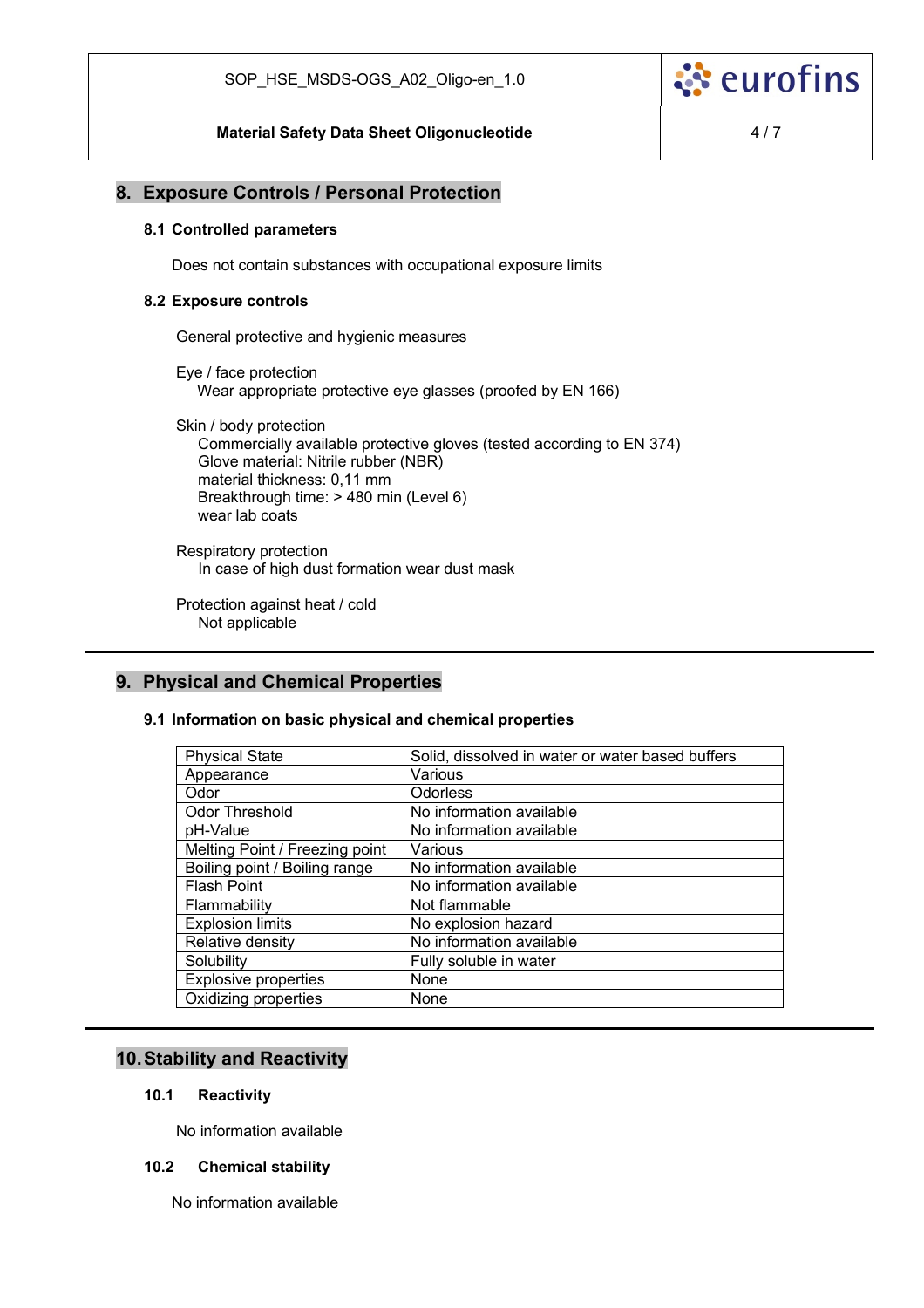

# **Material Safety Data Sheet Oligonucleotide 1988 1988 1988 1988 1988 1988 1988 1988 1988 1988 1988 1988 1988 1988 1988 1988 1988 1988 1988 1988 1988 1988 1988 1988 1988 1**

ं eurofins

### **10.3 Hazardous Reactions**

No information available

# **10.4 Conditions to avoid**

No information available

# **10.5 Incompatible materials**

No information available

### **10.6 Hazardous decomposition products**

No information available

# **11. Toxicological Information**

#### **11.1 Acute toxicity**

No information available

# **11.2 Irritation on skin**

No information available

### **11.3 Irritation on eyes**

No information available

# **11.4 Skin / respiratory sensitization**

No information available

### **11.5 Germ cell mutagenicity**

No information available

# **11.6 Carcinogenicity**

No information available

### **11.7 Reproductive toxicity**

No information available

## **11.8 Specific organ toxicity by single or repeated exposure**

No information available

# **12. Ecological Information**

**12.1 Toxicity** 

No information available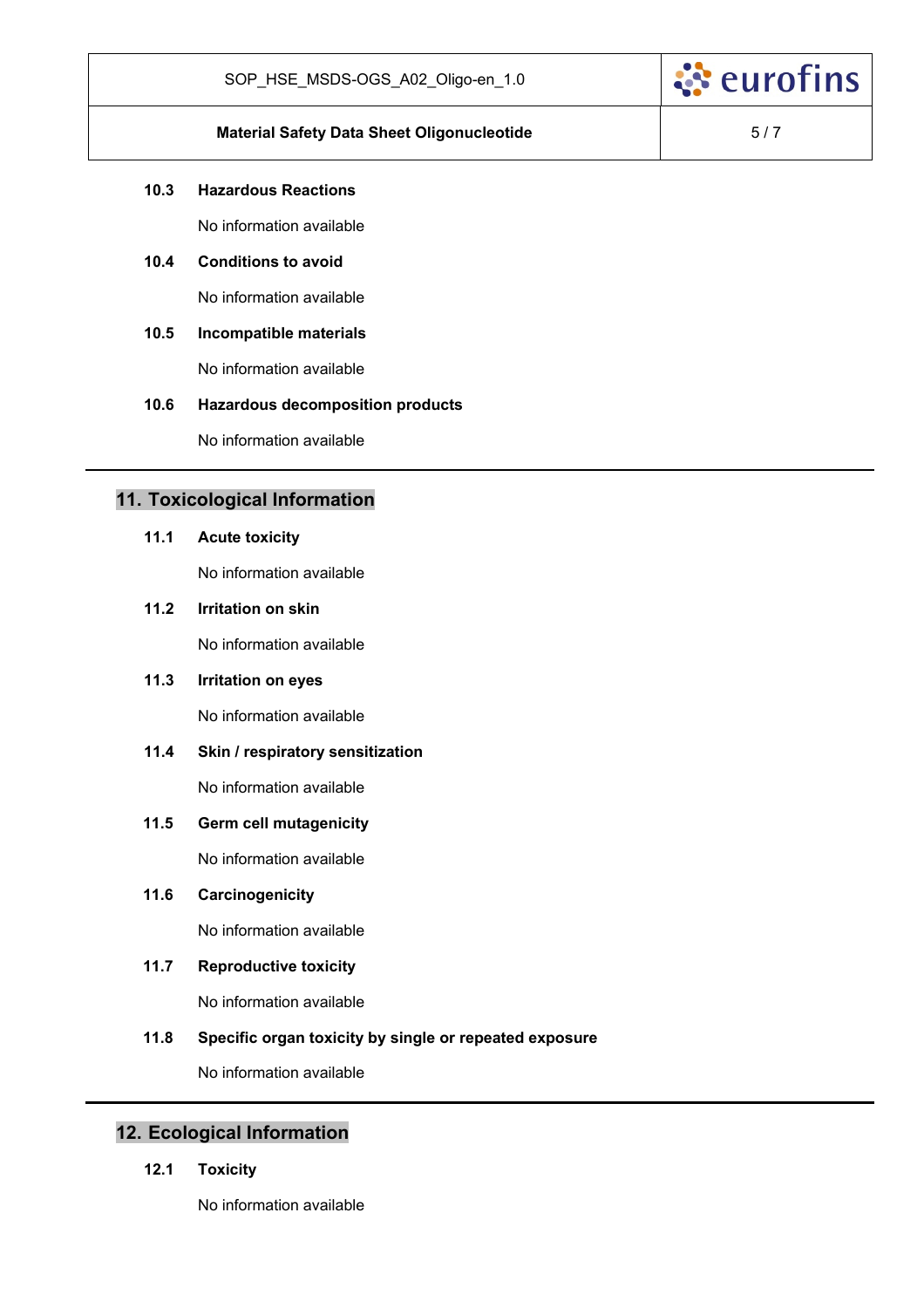

### **Material Safety Data Sheet Oligonucleotide 6/7**

### **12.2 Persistence and degradability**

No information available

### **12.3 Bioaccumulative potential**

No information available

### **12.4 Mobility in soil**

No information available

### **12.5 Results of PBT and vPvB assessment**

No information available

### **13. Disposal considerations**

Waste treatment

Disposal according to official regulations Do not dispose of in household waste Do not allow to enter sewage system

Treatment of contaminated packaging

Disposal according to official regulations Recommended cleaning agents: water, if necessary together with the addition of cleaning a agents

# **14. Transport Information**

#### **14.1 UN-Number**

None

#### **14.2 UN proper shipping name**

**ADR / RID**  No hazardous good

**IMDG-Code / ICAO-TI / IATA-DGR**  None

### **14.3 Transport hazard class**

None

### **14.4 Packing group**

None

### **14.5 Environmental hazards**

ADR / RID / IMDG-Code / ICAO-TI / IATA-DGR: no Marine Pollutant: no